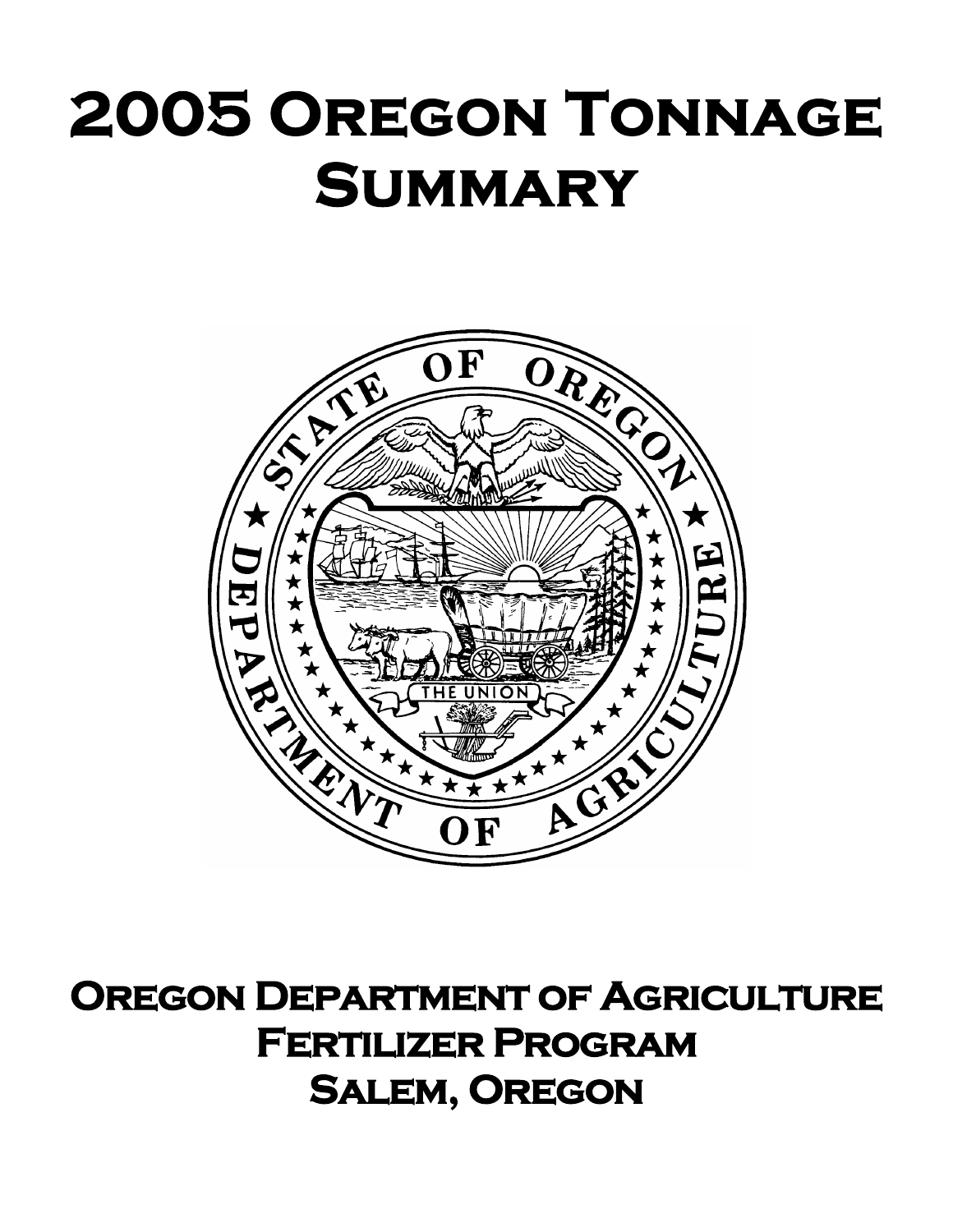## **Fertilizer, Agricultural Mineral, Agricultural Amendment, and Lime Material Tonnage Sold or Distributed into Oregon January 1, 2002 - December 31, 2002**

**January 1, 2003 - December 31, 2003 January 1, 2004 - December 31, 2004 January 1, 2005 - December 31, 2005**

| <b>Material</b>                          | Grade | <b>2002 Tons</b> | <b>2003 Tons</b> | <b>2004 Tons</b> | <b>2005 Tons</b> |
|------------------------------------------|-------|------------------|------------------|------------------|------------------|
| <b>Liming Materials</b>                  |       |                  |                  |                  |                  |
| Calcium Hydroxide (Hydrate)              |       | 168              | 170              | 130              | 166              |
| <b>Standard Dolomite</b>                 |       | 46,258           | 38,340           | 51,999           | 52,551           |
| <b>Standard Calcite</b>                  |       | 116,197          | 129,290          | 144,152          | 160,981          |
| <b>By-product Lime</b>                   |       | 247,966          | 239,275          | 290,592          | 242,178          |
| <b>Liming Materials - Other Analysis</b> |       | 141              | 7                | 2                | <u> 15</u>       |
| <b>Total Liming Materials</b>            |       | 410,730          | 407,082          | 486,875          | 455,891          |
| <b>Agricultural Minerals</b>             |       |                  |                  |                  |                  |
| <b>Boron</b>                             |       | 1,947            | 2,157            | 2,290            | 1,664            |
| Calcium                                  |       | 1,514            | 911              | 786              | 791              |
| Copper                                   |       | 98               | 117              | 263              | 206              |
| Gypsum                                   |       | 27,440           | 23,351           | 28,206           | 27,937           |
| Iron                                     |       | 3,302            | 3,569            | 3,409            | 4,245            |
| Magnesium                                |       | 1,149            | 574              | 330              | 498              |
| Manganese                                |       | 159              | 166              | 251              | 200              |
| Molybdenum                               |       | 6                | $\overline{2}$   | 1                |                  |
| Sulfur                                   |       | 4,231            | 3,915            | 5,338            | 5,341            |
| <b>Trace Combinations</b>                |       | 368              | 470              | 579              | 406              |
| Zinc                                     |       | 1,696            | 1,697            | 1,656            | 1,844            |
| <b>Total Agricultural Minerals</b>       |       | 41,910           | 36,929           | 43,108           | 43,133           |
| <b>Organic / Natural Materials</b>       |       |                  |                  |                  |                  |
| <b>Bone Meal</b>                         |       | 726              | 487              | 349              | 572              |
| <b>Blood Meal</b>                        |       | 166              | 272              | 54               | 162              |
| Compost                                  |       | 9,376            | 11,362           | 10,239           | 11,848           |
| <b>Cotton Seed Meal</b>                  |       | 215              | 160              | 1,246            | 2,213            |
| <b>Feather Meal</b>                      |       | 26               | 56               | 30               | 33               |
| <b>Fish Scrap</b>                        |       | 975              | 1,546            | 1,023            | 1,393            |
| Kelp                                     |       | 96               | 77               | 183              | 99               |
| Greensand                                |       | 37               | 15               | 39               | 198              |
| Guano                                    |       | ---              | ---              | 4                | 5                |
| Ash                                      |       | 11,431           | 8,222            | 26,929           | 9,147            |
| Log Yard Scrap                           |       | 31,003           |                  | 29,400           | 6,575            |
| <b>Poultry Manure</b>                    |       | 99               | 895              | 1,258            | 1,754            |
| <b>Total Organic / Natural Materials</b> |       | 54,150           | 23,092           | 70,754           | 33,999           |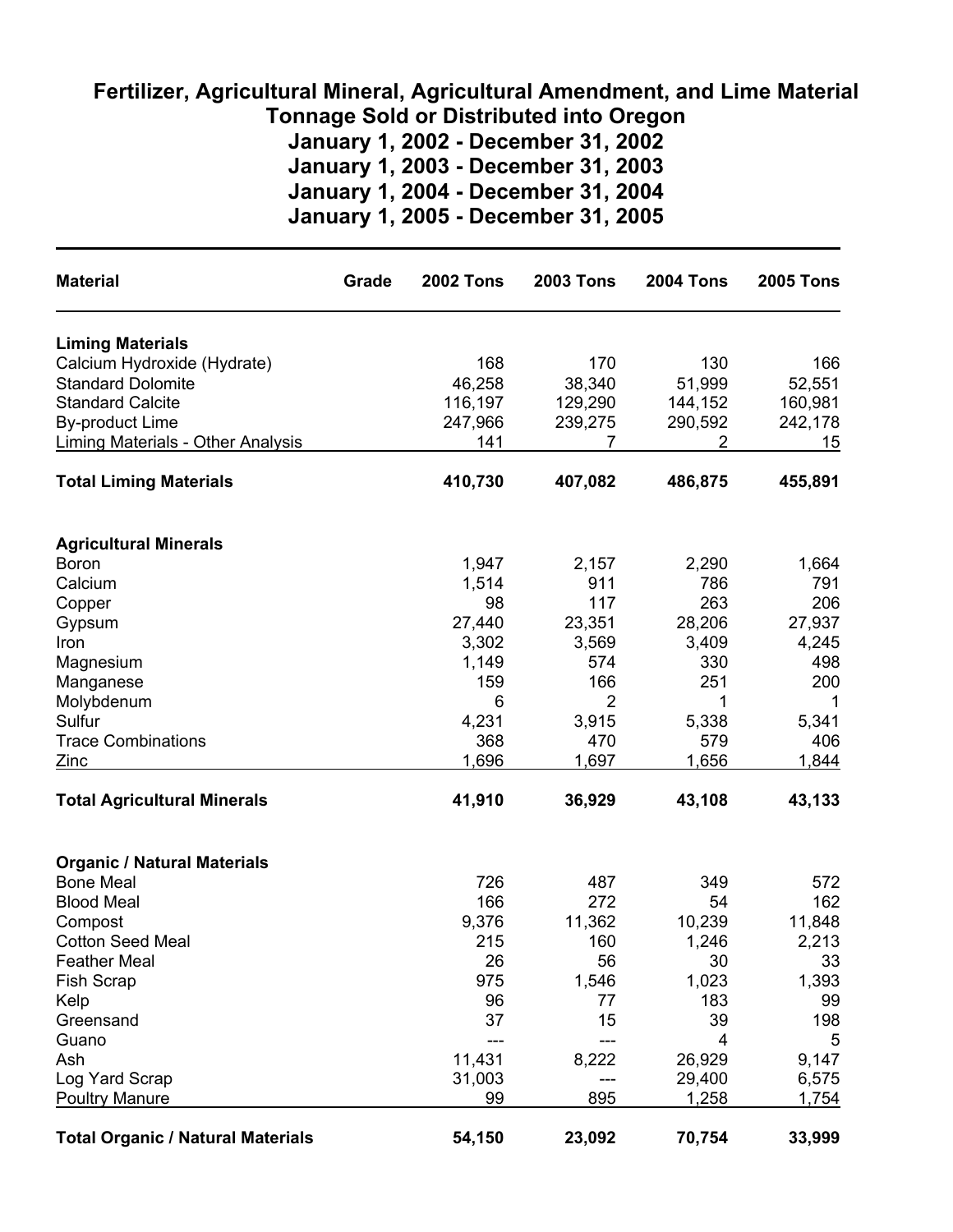| <b>Material</b>                            | Grade          | <b>2002 Tons</b> | <b>2003 Tons</b> | <b>2004 Tons</b> | <b>2005 Tons</b> |
|--------------------------------------------|----------------|------------------|------------------|------------------|------------------|
| <b>Nitrogen Materials</b>                  |                |                  |                  |                  |                  |
| Anhydrous Ammonia                          | $82 - 0 - 0$   | 23,751           | 25,827           | 40,382           | 20,379           |
| Aqua Ammonia                               | $20 - 0 - 0$   | 2,680            | 2,695            | 2,510            | 3,858            |
| <b>Ammonium Nitrate</b>                    | $34 - 0 - 0$   | 28,450           | 30,517           | 27,912           | 16,636           |
| <b>Ammonium Nitrate Solution</b>           | $20 - 0 - 0$   | 1,023            | 893              | 1,066            | 747              |
| Ammonium Nitrate-Sulfate                   | $30 - 0 - 0$   | 93               | 21               | 1                | 4                |
| Ammonium Polysulfide                       | $20 - 0 - 0$   | 55               | 4,946            | 4,657            | 383              |
| Ammonium Sulfate                           | $21 - 0 - 0$   | 110,024          | 106,556          | 104,282          | 125,852          |
| <b>Ammonium Sulfate Solution</b>           | $6 - 0 - 0$    | 1,398            | 1,074            | 881              | 1,093            |
| <b>Ammonium Thiosulfate</b>                | $12 - 0 - 0$   | 13,510           | 12,854           | 13,118           | 10,826           |
| <b>Calcium Ammonium Nitrate</b>            | $17 - 0 - 0$   | 1,057            | 749              | 2,068            | 864              |
| <b>Calcium Nitrate</b>                     | $15 - 0 - 0$   | 6,333            | 5,775            | 4,357            | 4,225            |
| <b>Calcium Nitrate-Urea</b>                | $33.8 - 0 - 0$ | $---$            | 448              |                  |                  |
| <b>Nitric Acid</b>                         | $15 - 0 - 0$   | 819              | 940              | 1,155            | 749              |
| Nitrogen Solutions 28%-32%                 |                | 99,741           | 101,491          | 105,839          | 72,755           |
| Sodium Nitrate                             | $16 - 0 - 0$   | 100              | 55               | 88               | 48               |
| <b>Sulfur Coated Urea</b>                  | $36 - 0 - 0$   | 1,663            | 1,447            | 1,933            | 1,649            |
| <b>Polymer Coated Urea</b>                 | $42 - 0 - 0$   | 286              | 288              | 507              | 3,069            |
| Urea                                       | $46 - 0 - 0$   | 289,218          | 170,253          | 182,972          | 168,036          |
| <b>Urea Solution</b>                       | $20 - 0 - 0$   | ---              | 20               | 193              | 66               |
| Urea Formaldehydes                         |                | 4,801            | 3,201            | 2,716            | 2,050            |
| <b>Nitrogen Materials - Other Analysis</b> |                | 10,582           | 4,560            | 3,985            | 7,509            |
| <b>Total Nitrogen Materials</b>            |                | 595,584          | 474,610          | 500,546          | 440,798          |
| <b>Phosphate Materials</b>                 |                |                  |                  |                  |                  |
| Ammonium Metaphosphate                     | $12 - 51 - 0$  | 30               | 27               | 4                |                  |
| Ammonium Phosphate                         | $11 - 48 - 0$  | $---$            | ---              | 22               |                  |
| Diammonium Phosphate                       | 18-46-0        | 1,328            | 1,715            | 1,371            | 2,050            |
| Ammonium Phosphate Sulfate                 | $16 - 20 - 0$  | 44,842           | 45,762           | 46,287           | 38,109           |
| Monoammonium Phosphate                     | $11 - 52 - 0$  | 53,336           | 55,973           | 68,405           | 59,705           |
| Rock Phosphate                             | $0 - 3 - 0$    | 1,403            | 1,028            | 1,874            | 2,258            |
| Phosphoric Acid                            | $0 - 54 - 0$   | 237              | 251              | 718              | 546              |
| Liquid Ammonium Polyphosphate              | $10-34-0$      | 3,589            | 6,384            | 6,215            | 6,225            |
| Superphosphate, Enriched                   | $0 - 23 - 0$   | 7                | 16               | 17               | 15               |
| Superphosphate, Triple                     | $0 - 46 - 0$   | 911              | 1,893            | 1,798            | 1,515            |
| Superphosphoric Acid                       | $0 - 68 - 0$   | 8,351            | 21,557           | 24,605           | 21,112           |
| Phosphate Materials - Other Analysis       |                | 14,490           | 5,558            | 556              | 685              |
| <b>Total Phosphate Materials</b>           |                | 128,524          | 140,164          | 151,872          | 132,220          |
|                                            |                |                  |                  |                  |                  |